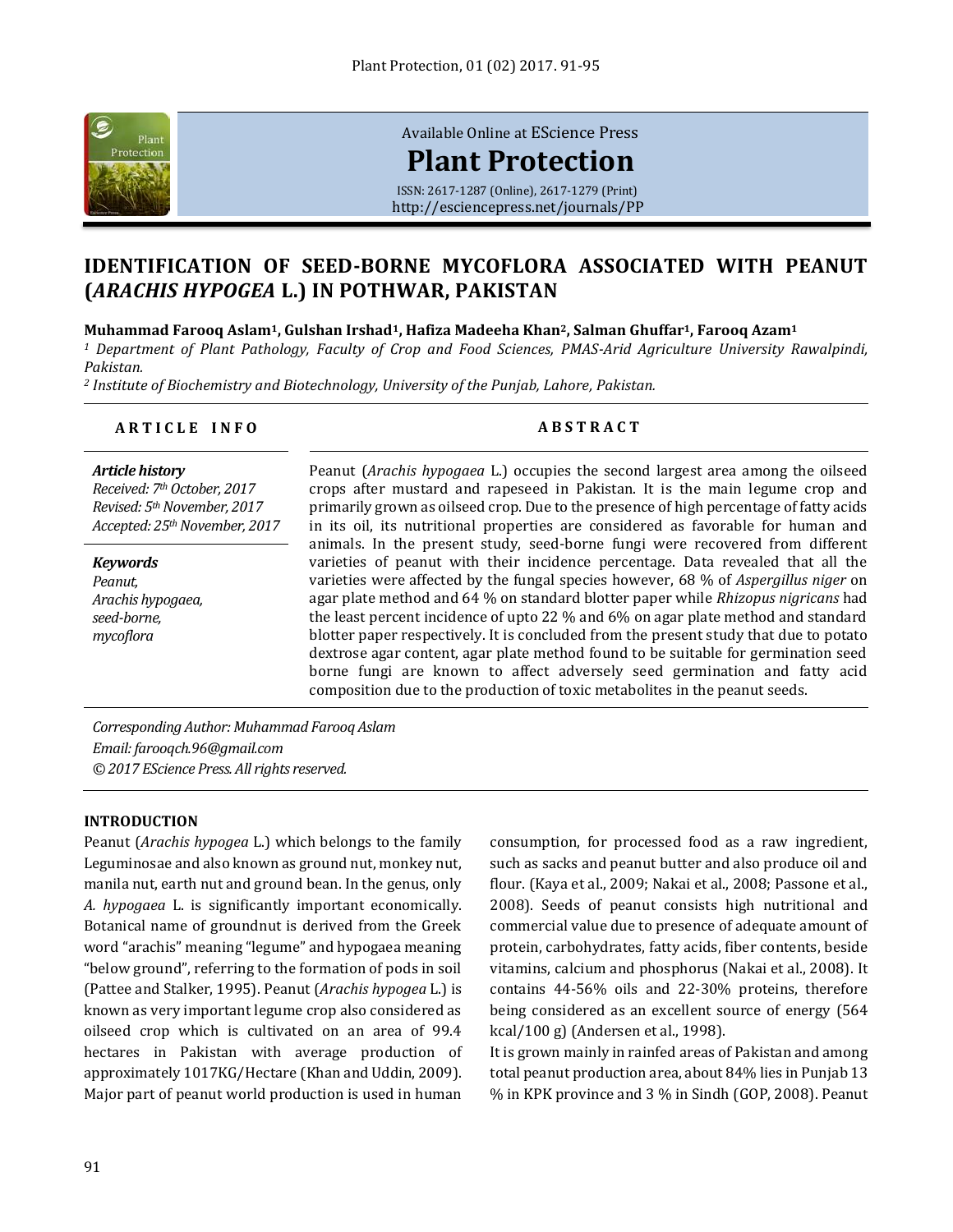crop is commonly grown in southern drier parts of the Pothowar region (Ali et al., 2002). Among total cultivated area, approximately 80% lies in pothowar tract contributing 92% of the overall production of the country (GOP, 2011).

Peanut is attacked by 50 genera of fungal, 1 bacterial, 16 nematodes, 15 viruses and 2 phanerogamic parasites (Naikoo et al., 2013). Aspergillus spp. is the most important fungal pathogen of tropical as well as temperate countries (Elwakil and El-Metwally, 2001). Most of the diseases of the peanut crop is caused by seed borne fungi that can easily survive in infected peanut seeds (Magnoli et al., 2006). One of the main reason of reduce seed viability of the peanut seeds in storage condition (Olkowski et al., 1995).

# **MATERIALS AND METHODS**

**Samples collection:** Peanut seed samples were collected from22 different locations of pothowar region of Pakistan. These seed samples were taken Mycology Laboratory PMAS Arid Agriculture University Rawalpindi for further studies.

**Detection of seed mycoflora:** Peanut seed samples were analyzed for their association of seed mycoflora by using standard blotter paper method and Agar plate method (ISTA, 1985). Percent incidence of seed borne mycoflora recorded in percent incidence of seed borne fungi associated with unsterilized seeds. The fungal pathogen associated with peanut seeds were isolated using two different techniques.

**Standard blotter paper method:** Isolation of seed borne mycoflora was isolated by placing 4-5 seeds in a petri plate with soaked blotter paper as described by Doyer (1938) and De Temp (1953) Plates were incubated at 25°C±2 for 7-8 days. Obtained fungal counts were then

confirmed with microscopic studies.

**Agar plate method:** Seed borne fungal pathogens were isolated by directly plating 4-5 seeds in each petri plate on PDA medium as described by Muskett (1948) and incubation was done at 25ºC±2for 7 days. Recovered fungal counts on PDA medium were purifies by using hyphal tip methods and were subjected to microscopic studies.

# **RESULTS AND DISCUSSION**

Total 25 different fungal isolates were recovered and were examined under microscope for their spore size, shape, colony color, hyphal characters and presence or absence of nucleus. On the basis of microscopic identification of all recovered isolates, 7 isolates were identified as *Aspergillus niger,* 3 isolates were *Fusarium oxysporium,* 4 isolates were *Penicillium expansum,* 3 isolates of *Mucor* spp., while 4 isolates were identified as *Rhizopus nigricans* and *Alternaria* spp. respectively.

Six major fungal pathogens were found associated with peanut seeds such as *Aspergillus niger, Fusarium oxysporum, Penicillium expansum, Mucar* spp.*, Rhizopus nigrican and Alternaria* spp. In case of standard blotter paper, the percent incidence of *Aspergillus niger* (64%) was highest followed by *Fusarium oxysporum* (42%) and *Penicillium expansum* (36%). Alternaria spp., (32%), Mucor spp., (18%) and *Rhizopus nigricans* (6%) were intermediates within the range of 6-32%. *Mucor* spp.*, and Rhizopus nigricans found to be least*.

In agar plate, *Aspergillus niger* (68%) gave highest percent incidence followed by *Fusarium oxysporium*  (45%). *Penicillium expansum*, (44%), *Alternaria* spp.*,*  (42%), *Mucor* spp. (24%) and *Rhizopus nigricans* (22%) which found to be least on agar plate method (Table 1).

| Fungi                | % Incidence of Mycoflora    |                   |
|----------------------|-----------------------------|-------------------|
|                      | <b>Blotter Paper Method</b> | Agar Plate Method |
| Aspergillus niger    | 64                          | 68                |
| Fusarium oxysporum   | 42                          | 45                |
| Penicillium expansum | 36                          | 44                |
| Mucor spp.           | 18                          | 24                |
| Rhizopus nigricans   | 6                           | 22                |
| Alternaria spp.      | 32                          | 42                |

Table 1. Percent Incidence of major mycoflora associated with peanut seeds.

Agar plate method showed better results as compared to standard blotter paper for germination of seed borne mycoflora of peanut seeds due to presence of potato dextrose agar contents.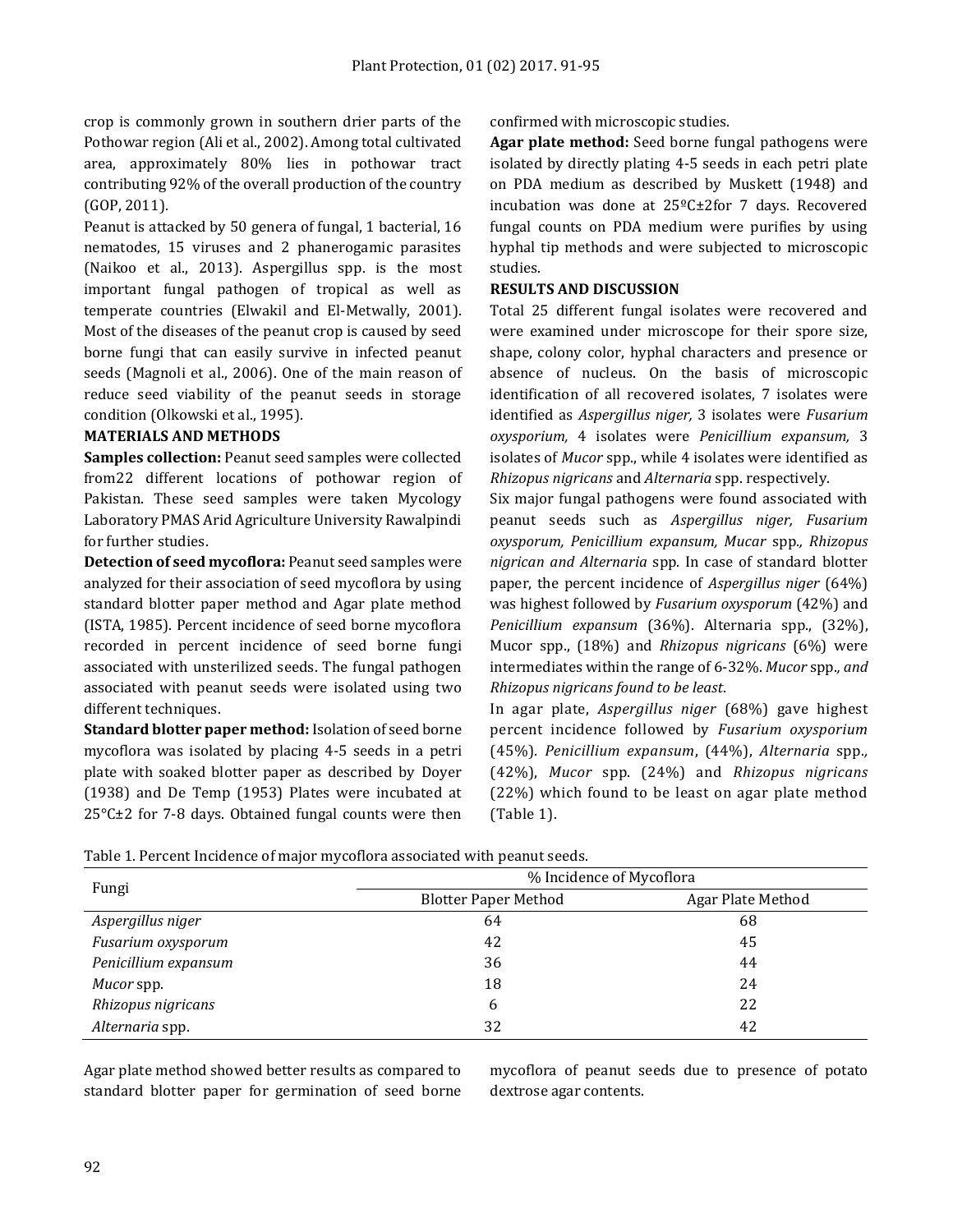*Aspergillus niger:* Septatic and hyaline hyphae (Figure 1A). At apex, conidiophores were terminated in vesicle. Round conidia having radial chains over the phialides (Figure 1B). Conidial heads of Specie have conidial head and loosely columnar. Conidiophores of the pathogen's dimensions 800 x 15-20, 20-45 µm. Morgan (1998) and De Hoog et al. (2000) also observed similar characteristics thus confirming these isolates as *A. niger*. *Fusarium oxysporum:* Colony contain woolen to cottony,



flat and spreading having whitish, creamy, yellowish, and surface is pinkish, colorless to purple and brown on reverse (Figure 2A). Colonies of *Fusarium oxysporum* are whitish to ting with the salmon on the surface and purple on reverse. Micro and macro conidia were seen under microscope. Microconidia are smaller in size having 1-2 cells while macroconidia were 3-5 celled that are slightly curved and pointed at tips (Figure 2B). Similar findings were recorded by Hennequin et al. (1999).



Figure 1A. Culture of *A. niger,* B. Round conidia having radial chains of *A. niger.*





Figure 2A. Wooly to cottony having pinkish shade colony of *F. oxysporum,* B. Spores of *F. oxysporum*.

*Penicillium expansum:* Colony showed the growth rapidly and is flat and filamentous, have cottony textured. Colonies are blue green from white, turning from pinkish to yellowish with age (Figure 3A). Pale colored from back. The conidia round, single celled, un branched at apix of the Phialides (Figure 3B). Morgan (1998) described the similar features.

*Mucor* **spp.:** *Mucor's* colonies were found fast growing at temperature of 25 - 30 °C and covered the growing media's surface rapidly. Appeared fluffy having color initially white, then become grayish brown (Figure 4A). Hyphae 6-15 µm, broad. Rhizoid, stolon both were not present. Sporangiophores were small and erected (Figure 4B).

*Rhizopus nigricans:* The texture of the colonies of *Rhizopus* spp. was cottony candy like and it was white initially from the front and then it turned from grey to brown color with age (Figure 5A). Firstly, whitish and then pale from back (Morgan, 1998). Broad hyphae with the diameter 6-15 µm, non-septate (Figure 5B). Similar findings were recorded by Morgan (1998).

*Alternaria* **spp.:** Rapid growth was shown by the colonies of the pathogen like flat and downy to cottony (Figure 6A). The surface was grey having brown to black reverse. These characteristics were also described by Guarro and de Hoog (2005). Hyphae is septate whereas conidiospores were also Septatic and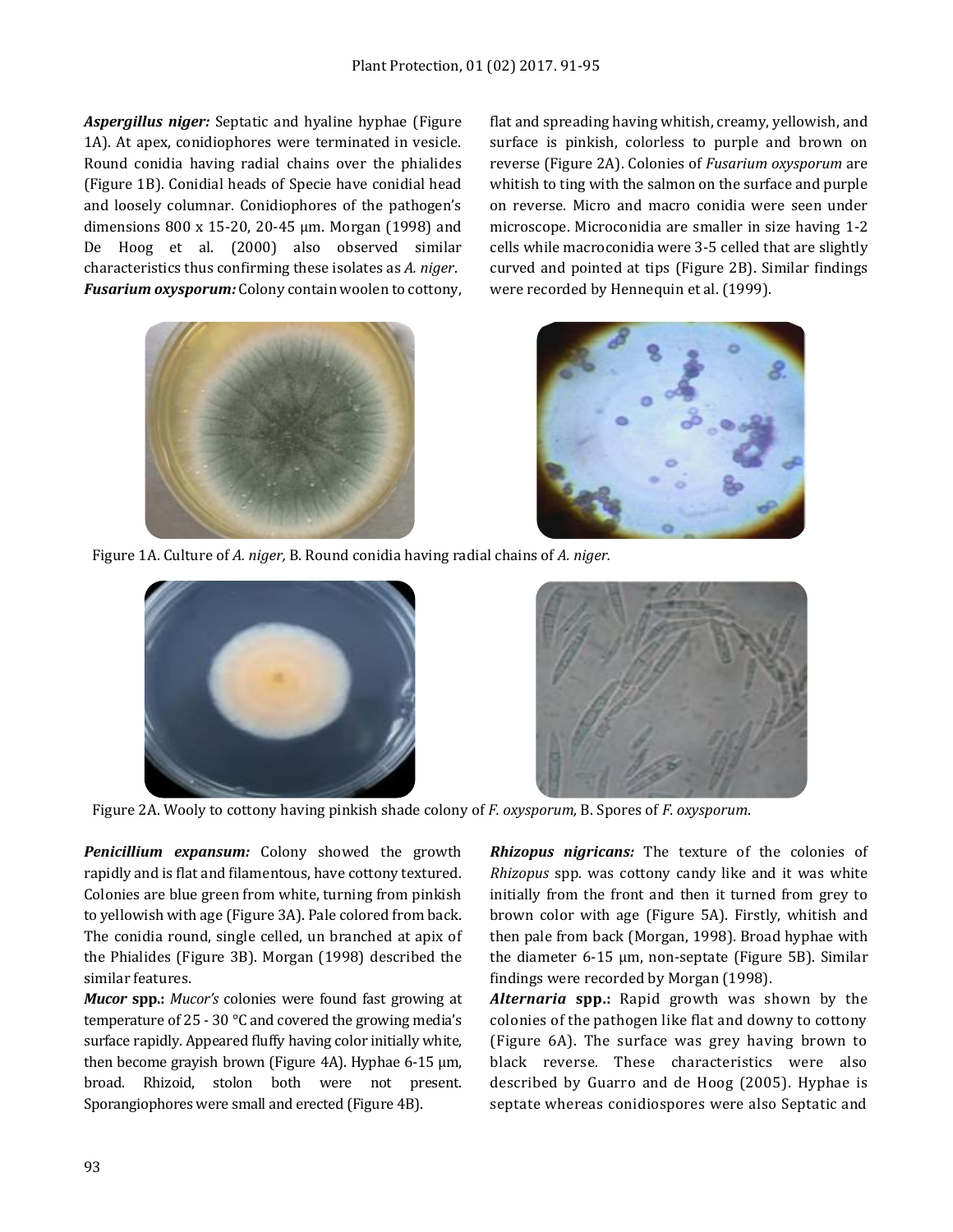dark, large having 8-16 x 23-50 µm, singled or in acropetal chain with both, transverse and longitudinal



septations (Figure 6B). Similar characters were described by Guarro and de Hoog (2005).



Figure 3A. Flat and cottony colony of *P. expansum,* B. Round single celled conidia.





Figure 4A. White, fluffy colonies of *Mucor* spp. B. Erect and small sporangiophore.





Figure 5A. Cottony, candy like colony of *R. nigricans.* B. Broad, non-septate hyphae.





Figure 6A. Brown to black reverse colony of *Alternaria* spp. B. Septate conidiospores with transverse and longitudinal septations